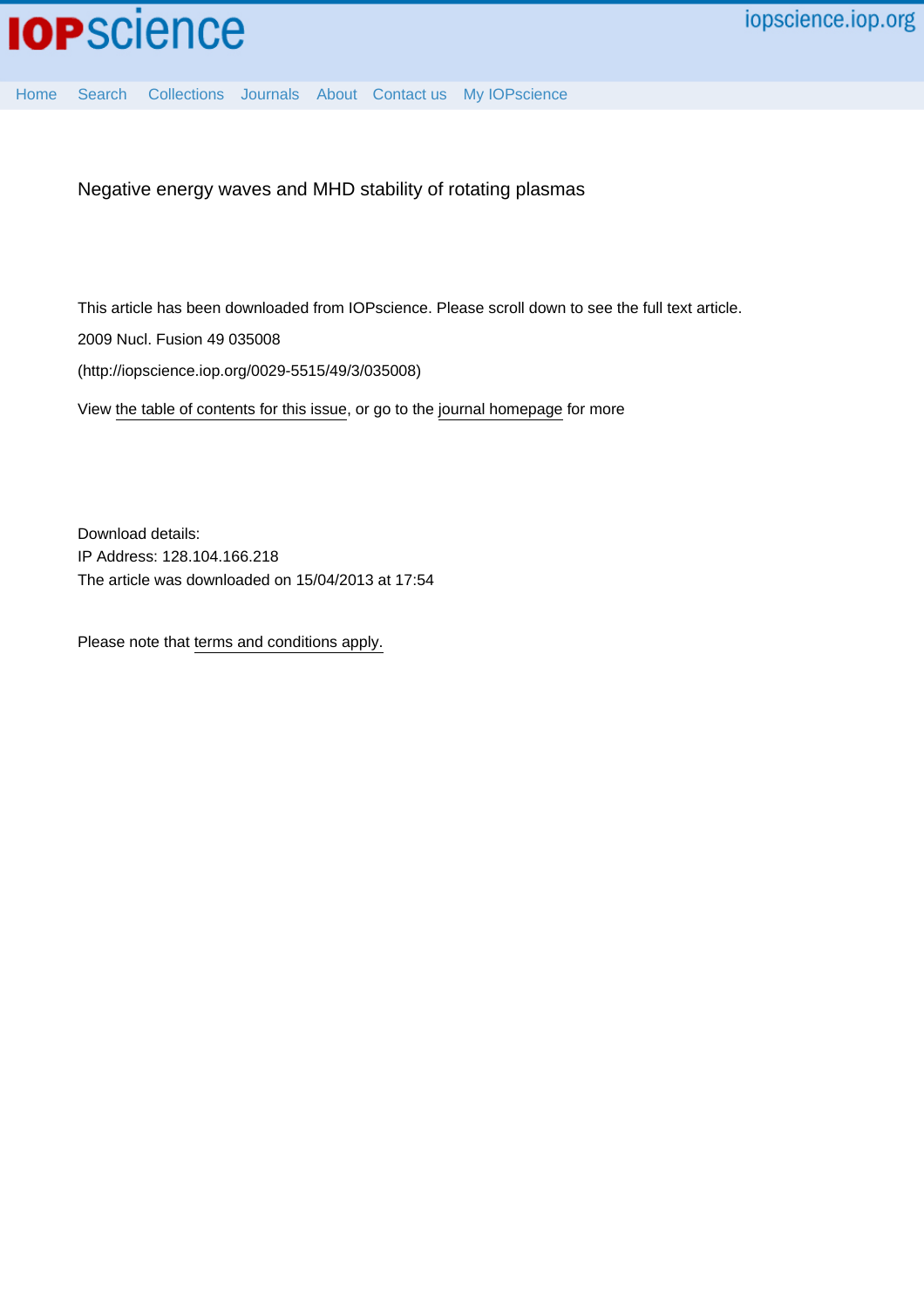Nucl. Fusion **49** (2009) 035008 (8pp) [doi:10.1088/0029-5515/49/3/035008](http://dx.doi.org/10.1088/0029-5515/49/3/035008)

# **Negative energy waves and MHD stability of rotating plasmas**

## **V.I. Ilgisonis**<sup>1</sup>**, I.V. Khalzov**<sup>2</sup> **and A.I. Smolyakov**<sup>1</sup>*,*<sup>3</sup>

<sup>1</sup> Russian Research Centre 'Kurchatov Institute', 1 Kurchatov Square, Moscow, 123182, Russia

<sup>2</sup> Center for Magnetic Self Organization, University of Wisconsin, 1150 University Avenue,

Madison, Wisconsin, 53706, USA

<sup>3</sup> University of Saskatchewan, 116 Science Place, Saskatoon, Saskatchewan, S7N 5E2, Canada

E-mail: [vil@nfi.kiae.ru](mailto: vil@nfi.kiae.ru)

Received 31 October 2008, accepted for publication 11 February 2009 Published 26 February 2009 Online at [stacks.iop.org/NF/49/035008](http://stacks.iop.org/NF/49/035008)

## **Abstract**

Eigenmode analysis of ideal magnetohydrodynamic (MHD) systems with flows is performed. It is shown that the energy of stable oscillatory modes (waves) can be both positive and negative. Negative energy waves always correspond to non-symmetric modes which are nonuniform along the direction of the flow. Coupling of negative and positive energy waves is shown to be a universal mechanism of non-symmetric MHD instabilities in flowing media. To study the stability of non-symmetric modes, a new variational approach is developed based on Lyapunov theory. This approach provides a sufficient and (under some assumptions) necessary stability condition. Specific examples are given to illustrate the developed approach.

**PACS numbers:** 47.20.Ft, 47.35.Tv, 52.30.Cv, 52.35.Py

## **1. Introduction**

Stability study of rotating plasmas is of great current interest in many applied and fundamental problems. Rotation is a common phenomenon in modern fusion experimental devices (such as tokamaks) where it is believed to stabilize kink and resistive wall modes and suppress turbulence [\[1\]](#page-8-0). Plasma rotation plays an important role in forming regimes with improved confinement in tokamaks [\[2\]](#page-8-0). At the same time, plasma rotation in the presence of a magnetic field may lead to destabilizing effects, for example, magnetorotational instability (MRI) which is widely accepted now as a source of turbulence and angular momentum transport in accretion discs [\[3\]](#page-8-0).

The behaviour of many plasma systems is well described by ideal magnetohydrodynamics (MHD). The majority of stability studies in MHD are related to the spectral method analysis of the eigenvalues of the dynamic operator linearized near the equilibrium state. The methodological difficulty of correct spectral stability analysis is in the necessity of finding not only the eigenvalues of the linearized system but also the corresponding eigenvectors, which have to satisfy the particular boundary conditions. Besides, in the case of systems with plasma flows the linearized operator of dynamics becomes non-Hermitian (non-self-adjoint), therefore its eigenvalues are generally complex [\[4\]](#page-8-0). As a result, the spectral stability study of such systems constitutes a very challenging mathematical problem and is often restricted to simple geometries.

Another way to make a judgement about the stability of the equilibrium state is to use variational methods, e.g. Lyapunov theory. According to the Lyapunov stability theorem the stability of the equilibrium state of a dynamical system is guaranteed if there is a Lyapunov functional—an integral of motion which has a strict local minimum (maximum) at the equilibrium state. There is no regular way to construct a Lyapunov functional. For conservative systems (such as ideal MHD) a natural Lyapunov functional candidate is the total energy of the system. This choice results in the wellknown energy principle, first realized in [\[5\]](#page-8-0) for static MHD equilibrium: if the change in potential energy is positive for any small deviations of a conservative system from the equilibrium state, then such an equilibrium state is stable. From a practical point of view it is important that in the case of a static equilibrium the energy principle gives a condition which is both sufficient and necessary (i.e. a criterion) not only for spectral [\[6\]](#page-8-0) but also for nonlinear stability [\[7\]](#page-8-0).

Note for clarity that the perturbation of potential energy cannot be made strictly positive definite in terms of general plasma displacement—there are always nontrivial neutral displacements that do not change the potential energy. In static MHD configurations with nested magnetic surfaces, such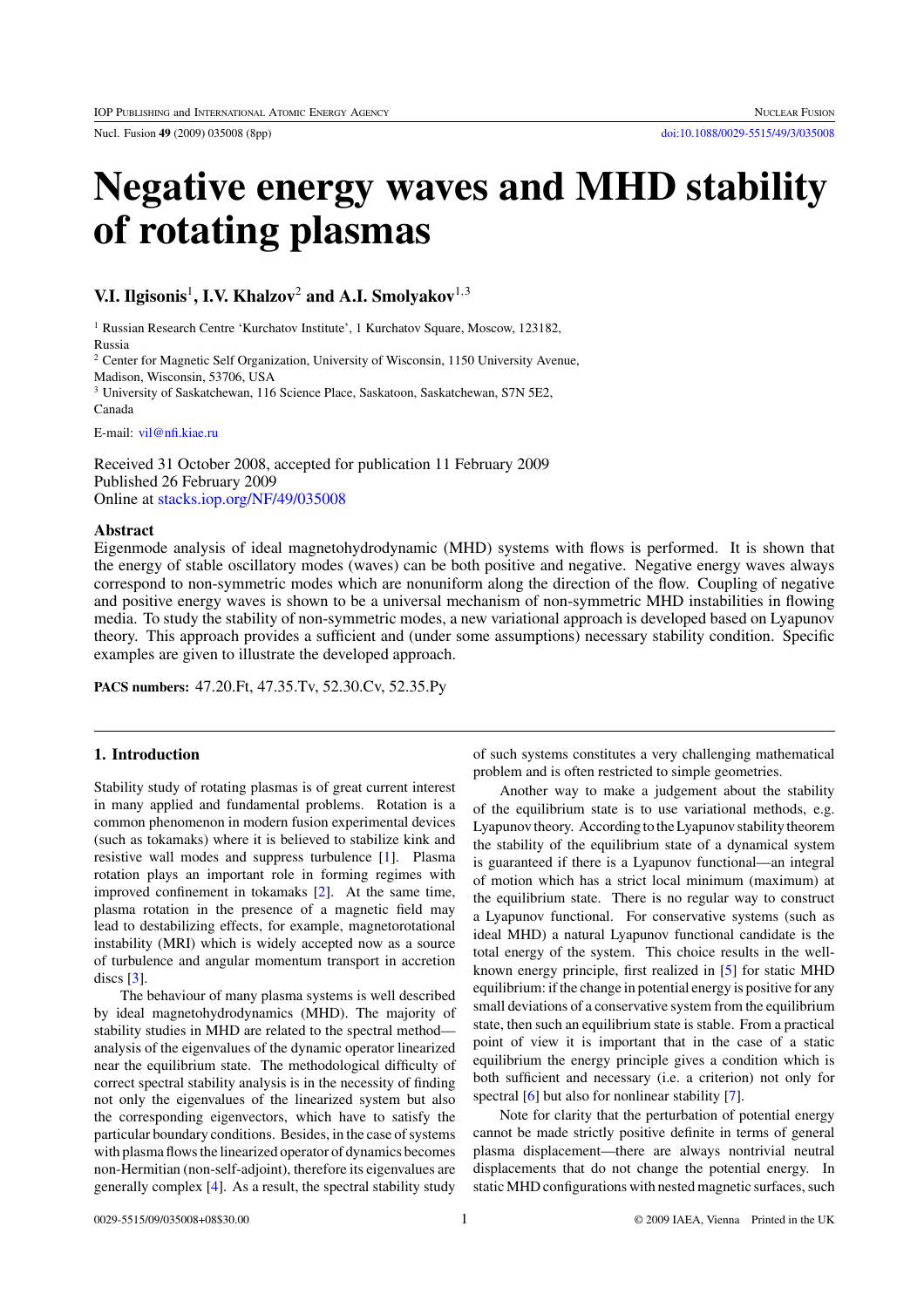<span id="page-2-0"></span>displacements are covered by fluid element relabellings and do not perturb any physical quantity [\[7\]](#page-8-0). Therefore, they can be taken out of the analysis. There is no analogous statement for MHD equilibria with flows. In this case, positive semi-definiteness of perturbed potential energy still assures the spectral stability (the absence of exponentially growing perturbations) but does not provide a conclusion about the possibility of perturbations growing slower.

In contrast to the static case, in the presence of stationary plasma flow the energy principle gives only the sufficient stability condition, which is normally too restrictive and can almost never be satisfied [\[8\]](#page-8-0). Limited applicability of the energy principle to MHD systems with flows can be explained by the existence in such systems of negative energy waves (NEWs)—stable oscillatory eigenmodes, excitation of which leads to a decrease in the total energy of the system [\[9\]](#page-8-0). Different attempts have been made to find a variational approach which generalizes the energy principle for the systems with flows  $[8, 10-13]$  $[8, 10-13]$ ; however, this problem is still far from a complete solution. The approach proposed in this paper is an extension of the variational method developed in [\[13\]](#page-8-0).

The structure of the paper is as follows. In section 2, we investigate the energy of waves in a linearized MHD system and point out the important role of NEWs in the instabilities of plasma flows. In section [3,](#page-3-0) we consider as an example a system which can be unstable with respect to MRI. In section [4,](#page-4-0) we suggest a variational approach suitable for the stability study of flowing plasma. Our approach is based on the construction of a Lyapunov functional for linearized MHD systems, which is usually referred to as formal stability analysis. In section [5,](#page-7-0) the potential applications of our approach are discussed.

#### **2. Energy of eigenmodes in ideal MHD**

A lot of important physical information can be revealed from the analysis of the energy of eigenmodes in the framework of ideal MHD. To do this, we start from the well-known linearized dynamic equation for plasma displacement vector *ξ* [\[4\]](#page-8-0),

$$
\rho \ddot{\xi} + 2\rho (V \cdot \nabla) \dot{\xi} - F(\xi) = 0, \qquad (1)
$$

where the dot denotes a partial time derivative,  $\rho$  and *V* are stationary values of fluid density and velocity, respectively. The general form of linearized force operator  $F(\xi)$  in ideal MHD is

$$
F(\xi) = -\rho (V \cdot \nabla)^2 \xi + \rho (\xi \cdot \nabla) (V \cdot \nabla) V + \nabla \cdot (\rho \xi) (V \cdot \nabla) V
$$

$$
- \nabla \delta P + \frac{1}{4\pi} (\nabla \times \delta \mathbf{B}) \times \mathbf{B} + \frac{1}{4\pi} (\nabla \times \mathbf{B}) \times \delta \mathbf{B}.
$$

Here, *B* is the equilibrium magnetic field and  $\delta \mathbf{B} = \nabla \times (\xi \times \mathbf{B})$ is its perturbation. The perturbation of fluid pressure *δP* can be specified by the thermodynamic properties of the system. For example, if the process is adiabatic with adiabatic index *γ* then  $\delta P = -\xi \cdot \nabla P - \gamma P \nabla \cdot \xi$ . In the case of incompressible MHD, such an equation appears to be excessive, instead one has to impose the incompressibility condition  $\nabla \cdot \boldsymbol{\xi} = 0$ .

A number of formal properties of (1) can be established. Force operator  $F(\xi)$  is Hermitian (self-adjoint) in the following sense:

$$
\int \eta \cdot F(\xi) d^3 r = \int \xi \cdot F(\eta) d^3 r,
$$
 (2)

while the second term in (1) is anti-Hermitian:

$$
\int \rho \eta \cdot (V \cdot \nabla) \xi \, d^3 r = - \int \rho \xi \cdot (V \cdot \nabla) \eta \, d^3 r. \qquad (3)
$$

Integration in  $(2)$  and  $(3)$  is performed over the fluid volume under the assumption that displacements at the plasma boundary vanish to avoid consideration of boundary and vacuum region perturbations. In order to take into account the possibility of such instabilities as external kink mode, more general boundary conditions providing properties (2) and (3) can be used.

A normal-mode solution to (1) has the form

$$
\xi(r,t) = \hat{\xi}(r)e^{-i\omega t}.
$$
 (4)

Then (1) leads to the eigenvalue problem

$$
\omega^2 \rho \hat{\xi} + 2i\omega \rho (V \cdot \nabla) \hat{\xi} + F(\hat{\xi}) = 0.
$$

Multiplying this equation by complex conjugate *ξ*ˆ <sup>∗</sup> and integrating over the fluid volume, we arrive at a quadratic equation for eigen-frequency *ω*,

$$
A\omega^2 - 2B\omega - C = 0,\t\t(5)
$$

where  $A = \int \rho |\hat{\xi}|^2 d^3 r$ ,  $B = -i \int \rho \hat{\xi}^* \cdot (V \cdot \nabla) \hat{\xi} d^3 r$  and  $C = -\int \hat{\xi}^* \cdot \vec{F}(\hat{\xi}) d^3r$  are real by definition. The solution to  $(5)$  is √

$$
\omega = \frac{B + s\sqrt{B^2 + AC}}{A},\tag{6}
$$

where either  $s = 1$  or  $s = -1$  for a particular eigenmode. Therefore, eigenmode is unstable only if  $B^2 + AC < 0$ .

The dynamics described by (1) provides conservation of energy

$$
E = \frac{1}{2} \int (\rho |\dot{\xi}|^2 - \xi^* \cdot F(\xi)) d^3 r, \tag{7}
$$

where the displacement  $\xi$  is assumed to be complex. Substituting *ξ* from (4), we obtain the energy of the eigenmode

$$
E = \frac{1}{2}(A|\omega|^2 + C)e^{2\gamma t},
$$
 (8)

where  $\gamma = \text{Im}(\omega)$ . Since energy is conserved, *E* in (8) cannot depend on time and must be equal to zero for any unstable eigenmode with  $\gamma \neq 0$ . Indeed, it can be easily proved for  $B^2 + AC < 0$  by substitution of  $\omega$  from (6) into (8). The potential energy of the unstable eigenmode decreases with time (becomes more negative) as it is transferred to the exponentially growing kinetic energy, but its total energy stays at zero at any time,  $E = 0$ . This statement applies to both static equilibria and equilibria with flows.

The energy of the stable eigenmode with  $\gamma = 0$  is given by

$$
E = s\omega\sqrt{B^2 + AC},\tag{9}
$$

and can be either positive (positive energy wave, PEW) or negative (negative energy wave, NEW). The latter is realized for eigenmodes with  $-B^2/A < C < 0$  and sign(B) = −*s*. All NEWs are non-symmetric modes, i.e. they have spatial dependence along the equilibrium flow, so  $B \neq 0$ (eigen-spectrum formed by non-symmetric modes is nonsymmetric about the imaginary axis in the complex *ω*-plane).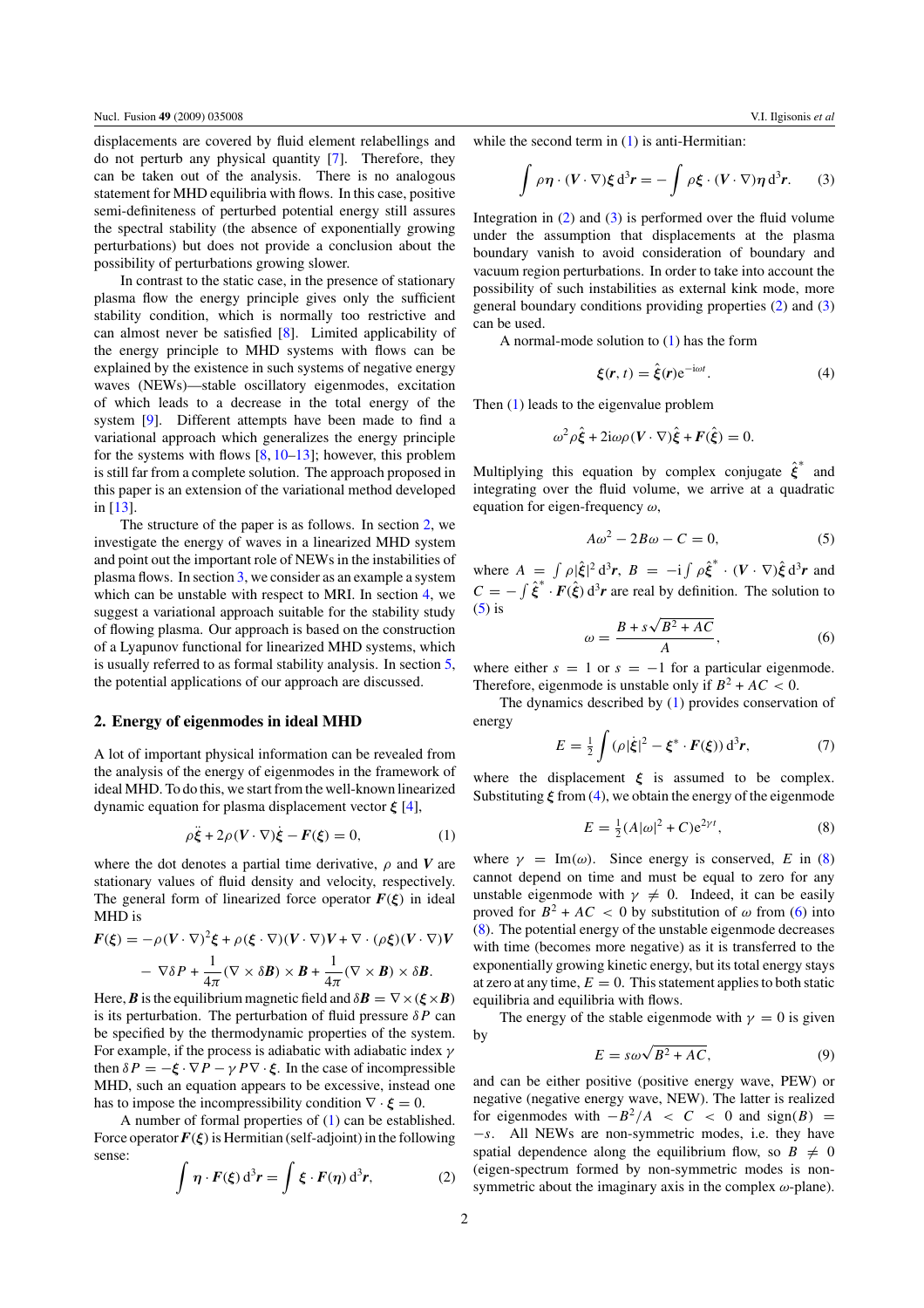<span id="page-3-0"></span>As discussed in [\[9\]](#page-8-0), there is an interval of equilibrium parameters at which non-symmetric modes with positive and negative energies can coexist. This is valid in general for small-amplitude waves in moving media described by a Lagrangian [\[14\]](#page-8-0). When the frequencies of two waves with different signs of energy merge (resonance condition), the energy can be transferred from the NEW to the PEW leading to instability. In fact, such coupling of the NEW and the PEW is a universal mechanism of any non-symmetric instability in an ideal MHD system with flow.

The eigenmodes with purely real or purely imaginary eigenvalues, which form an eigen-spectrum symmetric about the origin, are defined here as *symmetric* eigenmodes. In particular, they correspond to static equilibrium or modes without spatial dependence along the equilibrium flow; in these cases  $B = 0$ . If we change the equilibrium parameters of the stable system, symmetric instability occurs only after two real eigenvalues merge at zero frequency and then become imaginary. Energies of symmetric eigenmodes are never negative, which is why their stability is successfully investigated by the use of the energy principle. In the case of non-symmetric modes, the energy principle fails if the NEW can be excited in the system; therefore, modified approaches should be used. Such approaches are developed below.

## **3. Magnetorotational instability**

Consider the energies and frequencies of eigenmodes of incompressible conducting fluid with uniform density *ρ* rotating in a homogeneous transverse magnetic field  $\mathbf{B}$  =  $B_0e_z$ . The equilibrium velocity profile used in our calculations corresponds to the electrically driven flow in the circular channel and has the form

$$
V = r\Omega(r)e_{\varphi}, \qquad \Omega(r) = \frac{\Omega_1 r_1^2}{r^2} \qquad (10)
$$

in a cylindrical system of coordinates  $\{r, \varphi, z\}$ . Here,  $r_1$ and  $r_2$  are the inner and outer radii of the channel (we take  $r_2/r_1 = 5$ , respectively, and  $\Omega_1$  is the angular velocity at  $r_1$ . A detailed stability analysis of such flow has been performed in [\[9,](#page-8-0) [15\]](#page-8-0), assuming normal modes in the form  $\boldsymbol{\xi}(\mathbf{r},t) = \boldsymbol{\xi}(r) \exp(-i\omega t + i m \phi + i k_z z)$ .

In figure 1 the dependences of the frequencies of axisymmetric  $(m = 0)$  and non-axisymmetric modes  $(m = 1)$ on the equilibrium parameter  $\Omega_1/\omega_A$  are shown, where  $\omega_A$  is the Alfven frequency defined as

$$
\omega_{\rm A} = \frac{k_z B_0}{\sqrt{4\pi\rho}}.
$$

In this example, axisymmetric eigenmodes are symmetric in terms of the eigen-spectrum. These modes have positive energy when they are stable (figure  $1(a)$ ). The merging point of two branches in figure 1(*a*) corresponds to  $\Omega_1/\omega_A \approx 2.0$ , which is the threshold of MRI for  $m = 0$ . The nature of axisymmetric MRI is not related to the subject of NEWs and can be explained by the mechanism similar to one of Rayleigh– Taylor instability [\[16\]](#page-8-0).

For  $m = 1$  modes (non-symmetric in terms of the eigenspectrum, figure  $1(b)$ ), both positive and negative energy waves can coexist in the system when  $\Omega_1/\omega_A > 1$ . The threshold of



**Figure 1.** Dependence of eigen-frequencies on the normalized value of angular velocity  $\Omega_1/\omega_A$  for (*a*) axisymmetric modes with  $m = 0$ , and (*b*) non-axisymmetric modes with  $m = 1$ . Solid lines correspond to PEWs, dashed lines—to NEWs, dotted lines represent the real part of frequency in the unstable region. The value of  $n_r$ denotes the radial wave-number, i.e. the number of zeros in the radial direction of the corresponding eigenfunction.

instability in this case is  $\Omega_1/\omega_A \approx 1.7$  (it corresponds to the radial mode with  $n_r = 0$ , when frequencies of the NEW and the PEW are coincident, which is in agreement with the above discussion.

We note that the eigen-spectrum of the system under consideration has a specific property: in the stable region all NEWs have frequencies localized in the interval  $\omega \in (0, \omega_0)$ and there are no PEWs in this interval (see figure 1(*b*)). For the given equilibrium (i.e. for a fixed value of  $\Omega_1/\omega_A$ ), the upper boundary  $\omega_0$  is always positive; in the case of marginal stability  $(\Omega_1/\omega_A \approx 1.7)$  it corresponds to the merging point of two branches with radial wave-number  $n_r = 0$  ( $\omega_0 \approx 0.8 \omega_A$ ).

Such a property of the eigen-spectrum prompts us in an elegant way to modify the energy principle. Suppose we consider perturbations in the reference frame that rotates around the *z*-axis with constant angular velocity  $\Omega_0$ , which is analogous to the following substitution in [\(1\)](#page-2-0):

$$
\xi = \tilde{\xi}(r, z, t) e^{im(\varphi - \Omega_0 t)} \tag{11}
$$

(due to axisymmetry of equilibrium we consider perturbations with different *m* separately). In terms of the eigen-spectrum,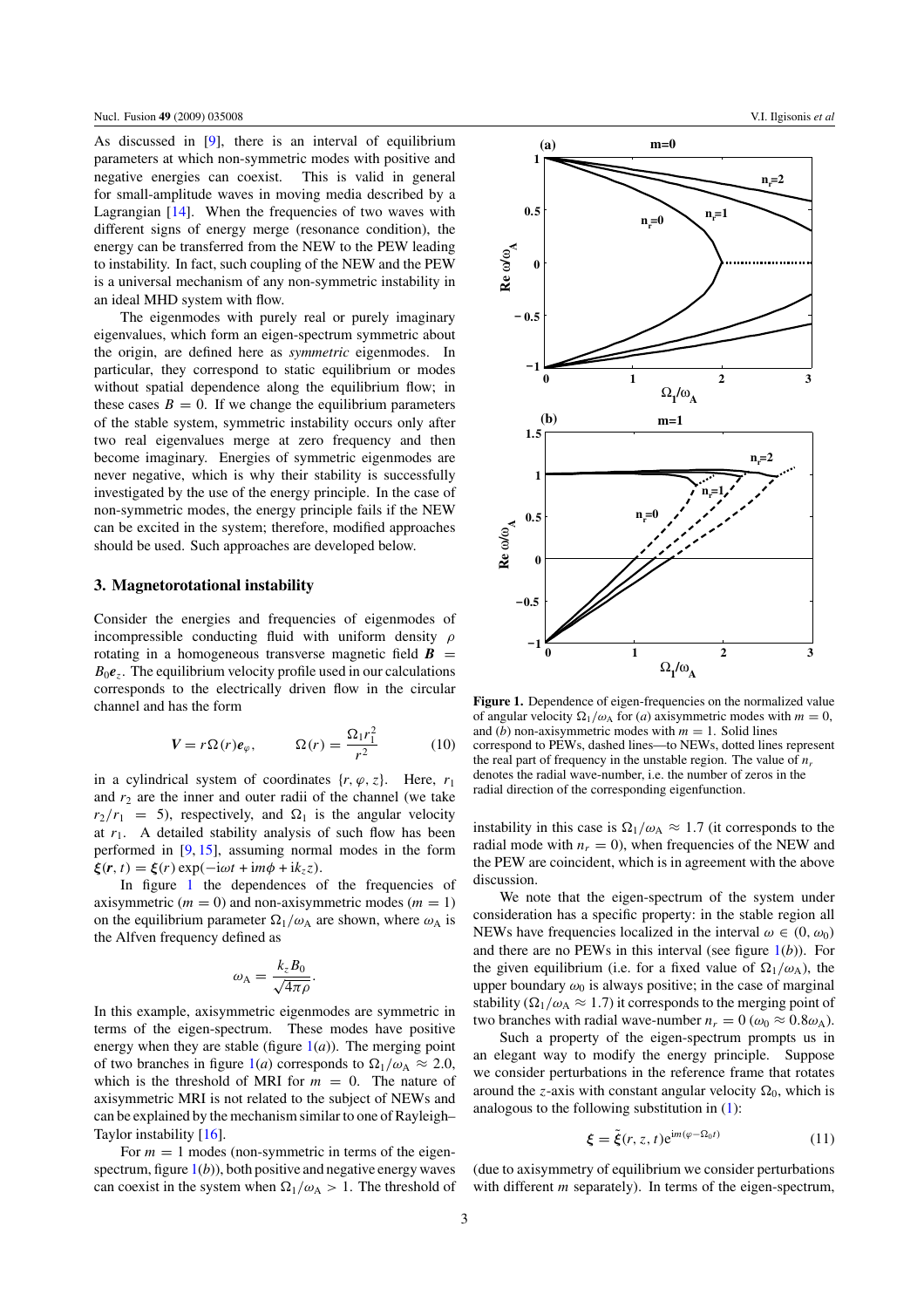<span id="page-4-0"></span>this consideration is equivalent to a shift of all eigenfrequencies according to the rule  $\tilde{\omega} = \omega - m\Omega_0$ . Choosing  $\Omega_0 = \omega_0/m$ , where  $\omega_0$  is the upper boundary of the NEWs' frequency interval in the laboratory reference frame and  $m \neq$ 0, we change the sign of frequencies of all NEWs and, therefore, we change the sign of their energies (see  $(9)$ ). As a result, NEWs are eliminated in the rotating reference frame and the usual energy principle can be applied to establish a sufficient condition for spectral stability.

With substitution  $(11)$ , the linearized equation of dynamics [\(1\)](#page-2-0) becomes

$$
\rho \ddot{\xi} + 2\rho (V \cdot \nabla) \dot{\xi} - 2i\omega_0 \rho \dot{\xi} - \tilde{F}(\xi) = 0
$$

(we omit the tilde in  $\tilde{\xi}$  to simplify the notation). Here  $\omega_0 =$  $m\Omega_0$  and  $\vec{F}(\xi)$  is the 'shifted' force operator:

$$
\tilde{F}(\xi) = \omega_0^2 \xi + 2i\omega_0 \rho (V \cdot \nabla) \xi + F(\xi).
$$

The potential energy of arbitrary displacement *ξ* in the moving reference frame is

$$
\tilde{W}(\xi) = -\frac{1}{2} \int \xi^* \cdot \tilde{F}(\xi) d^3 r = -\frac{1}{2} \int (\omega_0^2 |\xi|^2 + 2i\omega_0 \rho \xi^* \cdot (V \cdot \nabla) \xi + \xi^* \cdot F(\xi)) d^3 r.
$$
\n(12)

Since  $\omega_0$  is not known *a priori*, we reformulate the energy principle in the following theorem, taking into account the presence of neutral eigenmodes in the system—modes with  $\tilde{\omega} = 0$ , which may be linearly unstable but do not affect the spectral stability.

**Theorem 1.** *If there exists such real*  $\omega_0$  *that the potential energy* [\(12\)](#page-3-0) *is positive semi-definite, i.e. if*  $W(\xi) \geq 0$  *for any ξ, then the equilibrium state is spectrally stable.*

We use this theorem to investigate the stability of the system described above. In this case the stability condition is

$$
\int_{r_1}^{r_2} ((\omega_A^2 - \bar{\omega}^2) |\xi|^2 + 2i \bar{\omega} \Omega (\xi_r^* \xi_\varphi - \xi_r \xi_\varphi^*) + r (\Omega^2)' |\xi_r|^2) r \, dr \ge 0,
$$
\n(13)

where  $\bar{\omega} = \omega_0 - m\Omega(r)$  and the prime denotes the radial derivative *∂/∂r*.

First, let us examine the stability of axisymmetric perturbations. We have  $m = 0$  and  $\Omega_0 = 0$ ; therefore (13) after minimization over *ξϕ* gives

$$
\int_{r_1}^{r_2} \left( \omega_A^2 \left( |\xi_r|^2 + \frac{1}{k_z^2 r^2} |(r \xi_r)'|^2 \right) + r (\Omega^2)' |\xi_r|^2 \right) r \, dr \ge 0,
$$
\n(14)

where the incompressibility condition  $\nabla \cdot \boldsymbol{\xi} = 0$  has been used. Condition (14) is a classical result of Chandrasekhar [\[17\]](#page-8-0), which states that the rotation in an axial magnetic field is stable for perturbations with  $m = 0$  if the angular speed,  $|\Omega(r)|$ , is a non-decreasing function of radius *r*.

We consider now the stability of rotation profile [\(10\)](#page-3-0) with respect to perturbations with given azimuthal number  $m \neq 0$ . Since a conditional minimum is not less than the absolute minimum, we strengthen inequality (13) considering all components of  $\xi$  as independent ones (in incompressible

fluid they are related by  $\nabla \cdot \boldsymbol{\xi} = 0$ ). Minimizing (13) over  $\xi_z$ and  $\xi_{\varphi}$  we arrive at the condition

$$
(\omega_{\rm A}^2 - \bar{\omega}^2) \ge \frac{1}{2} \left( -\left[ r(\Omega^2)' + 4\Omega^2 \right] + \sqrt{\left[ r(\Omega^2)' + 4\Omega^2 \right]^2 + 16\Omega^2 \omega_{\rm A}^2} \right),\tag{15}
$$

which has to be satisfied at any radius from the interval  $r \in [r_1, r_2]$ . For the rotation given by [\(10\)](#page-3-0), the term in square brackets is zero. Then inequality (15) leads to estimates for  $\omega_0$ :

$$
\max_{r \in [r_1, r_2]} (m\Omega(r) - \sqrt{\omega_{\rm A}^2 - 2\omega_{\rm A}\Omega(r)})
$$
  
\$\leq \omega\_0 \leq \min\_{r \in [r\_1, r\_2]} (m\Omega(r) + \sqrt{\omega\_{\rm A}^2 - 2\omega\_{\rm A}\Omega(r)})\$.

Finally, the stability of the modes with azimuthal number *m* is guaranteed if

$$
\Omega_1 \leqslant \frac{-4\omega_A + \sqrt{16\omega_A^2 + 4m^2\omega_A^2(1 - r_1^2/r_2^2)^2}}{m^2(1 - r_1^2/r_2^2)^2}.
$$
 (16)

It should be stressed here that in the considered example inequality (13) is also necessary for spectral stability, i.e. if it is not satisfied for some  $\xi$  at any  $\omega_0$  then the system is unstable. This fact follows from the properties of the eigen-spectrum of the system: (1) all NEWs in the stable region can be eliminated from the eigen-spectrum by simple transition to some moving reference frame; (2) in that reference frame the system does not have neutral eigenmodes (this is true only if  $k_z \neq 0$ ). In general, MHD systems do not possess properties (1) and (2), so the necessary condition for their spectral stability cannot be established by means of theorem 1.

Taking  $\xi_r = 0$  in (13) one can conclude that rotation [\(10\)](#page-3-0) becomes unstable when there exists a radius  $r \in [r_1, r_2]$ , which makes

$$
\omega_{\rm A}^2 - \bar{\omega}^2 < 0
$$

for any  $\omega_0$ . This is satisfied only if

$$
\Omega_1 > \frac{2\omega_A}{m(1 - r_1^2/r_2^2)}.\tag{17}
$$

From conditions (16) and (17) it follows that at large *m* the threshold of MRI decreases with *m* as

$$
\Omega_1 = \frac{2\omega_{\rm A}}{m(1 - r_1^2/r_2^2)}.
$$

This result is in agreement with [\[9,](#page-8-0) [15\]](#page-8-0).

Theorem 1 can be used only for systems with a very special form of eigen-spectra. In the next section we develop a method for a stability study that works under more general assumptions.

## **4. Lyapunov stability criterion for plasma flows**

It would be ideal to construct an integral of motion of equation [\(1\)](#page-2-0) which gives a stability criterion (sufficient and necessary condition), i.e. it has a local minimum at the equilibrium state if and only if the equilibrium is stable. In conservative systems a natural first try for such an integral is the energy [\(7\)](#page-2-0). Treating *ξ*˙ and *ξ* as independent variables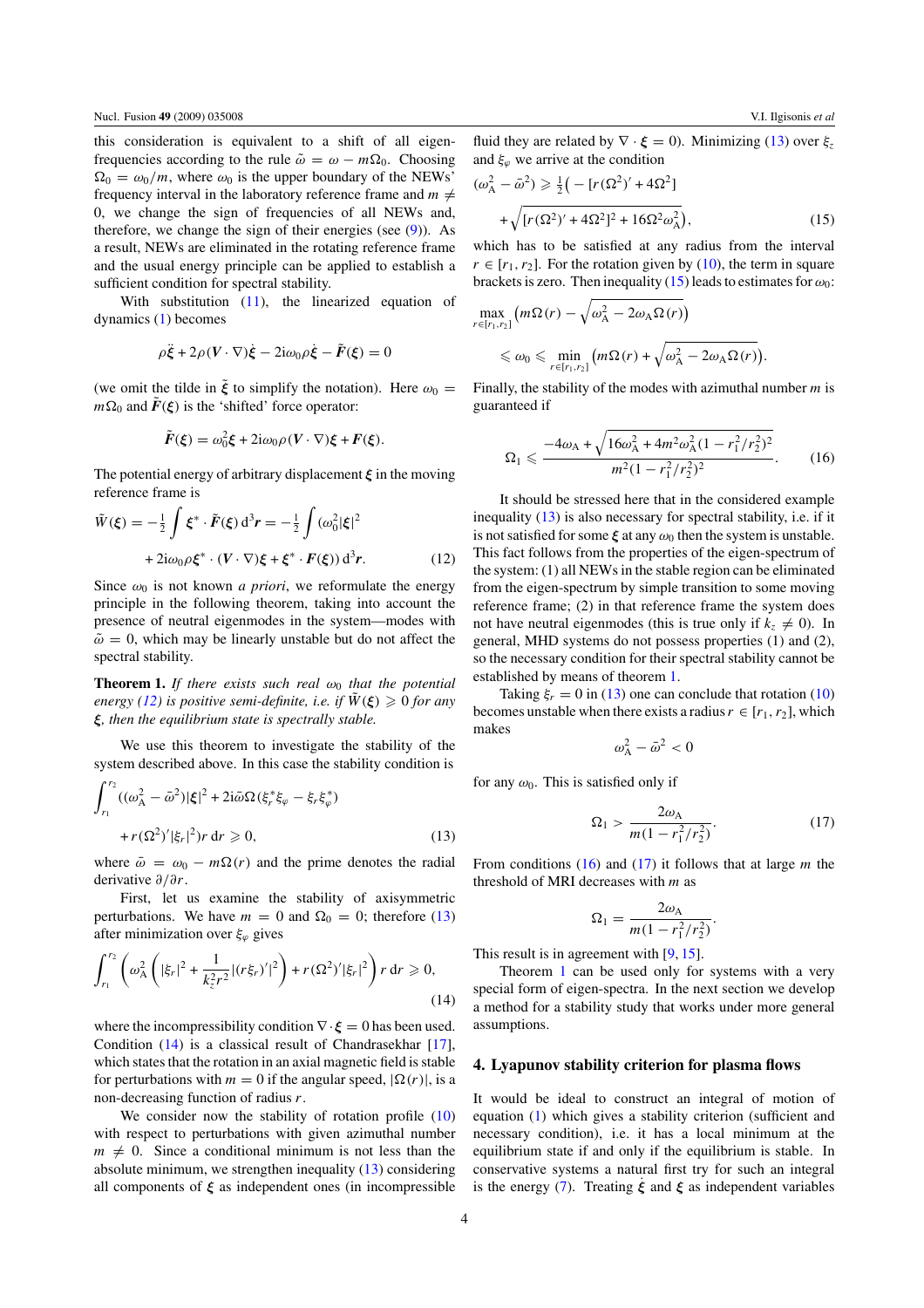<span id="page-5-0"></span>and minimizing functional  $E(\xi, \xi)$  over  $\xi$  which contributes only into non-negative kinetic energy, we arrive at the spectral stability condition in the form

$$
W(\xi) = -\frac{1}{2} \int \xi^* \cdot F(\xi) d^3 r \geqslant 0,
$$
 (18)

which is the well-known energy principle [\[5\]](#page-8-0).

For static MHD equilibria  $(V = 0)$  the energy principle is exhaustive (with reservations mentioned in the introduction), i.e. it gives a stability criterion [\[6\]](#page-8-0). In the case of MHD equilibria with flows  $(V \neq 0)$ , condition (18) originally obtained in [\[4\]](#page-8-0) is only sufficient for spectral stability. For symmetric perturbations in moving plasmas this condition sometimes appears to be very stiff (far from the necessary one), while for non-symmetric perturbations it may not be satisfied at all if the NEW can be excited in the system.

For MHD equilibria with flows the energy principle can be improved if one takes into account that the displacements *ξ*˙ and *ξ* in [\(7\)](#page-2-0) are not completely independent but related by constraints inherent in dynamics [\(1\)](#page-2-0). In particular, if equation [\(1\)](#page-2-0) has other invariants (integrals of motion), the local minimum of the energy functional  $E(\xi, \xi)$  has to be established only for a class of displacements that do not change these invariants. Mathematically, these ideas have been formulated by Arnold [\[18–20\]](#page-8-0) in the following theorem.

**Theorem 2 (Arnold).** *Let x*<sup>0</sup> *be an equilibrium point of the system*  $\dot{x} = f(x)$ *, i.e.*  $f(x_0) = 0$ *. Suppose that the system*  $\dot{x} = f(x)$  *has a set of first integrals (invariants)*  $E(x)$ ,  $I_1(x)$ , ...,  $I_k(x)$ *. Consider their linear combination:* 

$$
U(x) = E(x) + \lambda_1 I_1(x) + \cdots + \lambda_k I_k(x).
$$

*Suppose that there exist Lagrange multipliers*  $\lambda_1, \ldots, \lambda_k$  *such that:*

*(1) the first variation of*  $U(x)$  *is zero at*  $x_0$ *, i.e.* 

$$
\delta U(x_0) = \delta E(x_0) + \lambda_1 \delta I_1(x_0) + \cdots + \lambda_k \delta I_k(x_0) = 0;
$$

*(2) the second variation of*  $U(x)$  *at*  $x_0$ 

$$
\delta^2 U(x_0) = \delta^2 E(x_0) + \lambda_1 \delta^2 I_1(x_0) + \dots + \lambda_k \delta^2 I_k(x_0)
$$
  
is sign-definite on a subspace  $\delta I_1(x_0) = 0, \dots, \delta I_k(x_0) = 0$ .

*Then U (x) is a Lyapunov functional and the equilibrium point x*<sup>0</sup> *is stable.*

It is obvious that the more invariants that are taken into account the closer the Lyapunov stability condition will be to a necessary stability condition. Therefore, Arnold's method is reduced to the search for additional invariants inherent in the dynamical system and analysing conditional extremum of the energy functional.

#### *4.1. Stability of symmetric perturbations*

The results of sections [2](#page-2-0) and [3](#page-3-0) suggest that symmetric and nonsymmetric eigenmodes in MHD systems with plasma flows have quite different properties. This allows us to distinguish between symmetric and non-symmetric perturbations which are linear combinations of corresponding eigenmodes. In stability analysis we can consider these two types of perturbations separately if they are not coupled by equation of dynamics [\(1\)](#page-2-0), i.e. if any symmetric perturbation evolves independently of any non-symmetric perturbation. Such an assumption is usually valid for simple geometries (as in the example of section [3,](#page-3-0) where perturbations with different *m* are independent), but may also be true in more general cases.

We begin our analysis with symmetric perturbations. First, we stress here again that the energy of symmetric eigenmodes is never negative (even if  $B \neq 0$  in [\(5\)](#page-2-0), then  $sign(B) = s$  and  $E \ge 0$  in [\(9\)](#page-2-0)). Since the energy of stable eigenmodes (waves) is additive (theorem [4](#page-7-0) in [appendix A\)](#page-7-0), the energy of any symmetric perturbation cannot be made negative unless the system has an unstable symmetric eigenmode. This means that positive semi-definiteness of the energy functional gives a spectral stability criterion against symmetric perturbations if all additional constraints for *ξ* and *ξ*˙ are taken into account.

The additional constraints may be related to other conservative quantities, such as momentum or its components, appearing in the system due to certain geometrical or topological symmetries. The corresponding invariant for equation [\(1\)](#page-2-0) is expressed in terms of the neutral displacements  $\xi_N$  [\[7,](#page-8-0) [13\]](#page-8-0)—eigenmodes with  $\omega = 0$ , satisfying

$$
F(\xi_N) = 0. \tag{19}
$$

Indeed, taking the scalar product of equation [\(1\)](#page-2-0) and  $\xi_N$ , integrating over the plasma volume and using definition (19) and property  $(2)$ , we obtain a conservation law in the form  $\dot{I} = 0$ , where

$$
I = \int (\rho \xi_N \cdot \dot{\xi} + 2\rho \xi_N \cdot (V \cdot \nabla) \xi) d^3 r.
$$
 (20)

According to Arnold's theorem, we have to investigate the sign of the energy functional  $E(\dot{\xi}, \xi)$  only for the displacements satisfying  $I(\xi, \xi) = 0$ . Condition  $I = 0$ , where *I* is given by (20), can be resolved explicitly for  $\dot{\xi}$ . Representing *ξ*˙ as

$$
\dot{\xi} = -2(V \cdot \nabla)\xi + \zeta,\tag{21}
$$

and substituting  $(21)$  in  $(20)$ , one obtains equation

$$
\int \rho \zeta \cdot \xi_N d^3 r = 0, \qquad (22)
$$

which has to be satisfied for every neutral displacement  $\xi_N$ . As follows from Fredholm's theorem (theorem [6](#page-8-0) in [appendix B\)](#page-8-0), this condition is satisfied if and only if

$$
\zeta = \frac{F(\eta)}{\rho},\tag{23}
$$

where  $\eta(r)$  is arbitrary vector-function. Therefore, the constraint  $I = 0$  yields the local relation between  $\xi$  and  $\xi$ :

$$
\dot{\xi} = -2(V \cdot \nabla)\xi + \frac{F(\eta)}{\rho}.
$$
 (24)

Substitution of *ξ*˙ from (24) into energy functional [\(7\)](#page-2-0) gives the following sufficient condition for spectral stability:

$$
E_I(\eta, \xi) = \frac{1}{2} \int \left( \frac{1}{\rho} |F(\eta) - 2\rho (V \cdot \nabla) \xi|^2 - \xi^* \cdot F(\xi) \right) d^3 r \ge 0.
$$
 (25)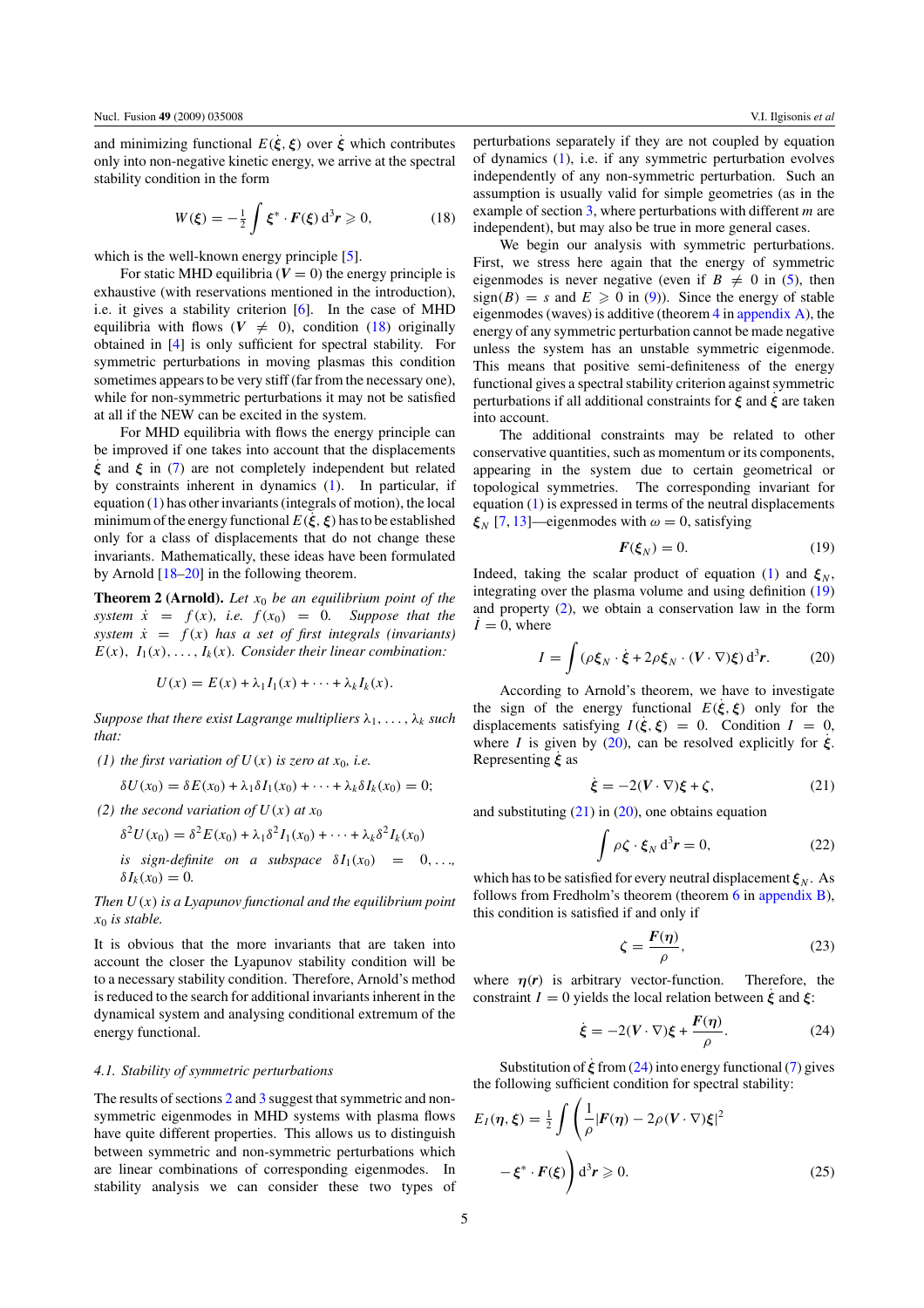<span id="page-6-0"></span>For symmetric perturbations this condition is also necessary for spectral stability if invariant [\(20\)](#page-5-0) covers all possible linear constraints for  $\dot{\xi}$  and  $\xi$ . The minimization of the functional *E<sub>I</sub>*( $\eta$ ,  $\xi$ ) over  $\eta$  in systems with nested magnetic surfaces results in the stability condition obtained by different methods in  $[8, 11, 12]$  $[8, 11, 12]$  $[8, 11, 12]$  $[8, 11, 12]$  $[8, 11, 12]$ . We note that such minimization leads to the result different from the standard energy principle [\(18\)](#page-5-0) only if  $\rho(V \cdot \nabla) \xi_N \neq 0$  for some neutral displacement  $\xi_N$ . That explains why the sufficient stability condition [\(14\)](#page-4-0) obtained from the energy principle  $(18)$  is also necessary for the stability of symmetric modes (modes with  $m = 0$ )—the corresponding force operator does not have neutral displacements in that case if  $k_z \neq 0$ .

#### *4.2. Stability of non-symmetric perturbations*

It is clear that for non-symmetric perturbations even the improved energy principle [\(25\)](#page-5-0) fails if the NEW can be excited in the system. For this reason, other invariants should be involved in the analysis. As shown in [\[13\]](#page-8-0), the linearized system [\(1\)](#page-2-0) has an infinite set of exact invariants:

$$
E_n = \frac{1}{2} \int (\rho |\xi^{(n+1)}|^2 - \xi^{*(n)} \cdot F(\xi^{(n)})) d^3 r, \qquad (26)
$$

where  $\xi^{(n)}$  is the *n*th time derivative. Generally, these integrals are independent.  $E_0$  corresponds to the energy [\(7\)](#page-2-0), higher order invariants (26) have no obvious nonlinear analogues. Using the recurrence relation, which follows immediately from [\(1\)](#page-2-0),

$$
\xi^{(n+2)} = -2(V \cdot \nabla) \xi^{(n+1)} + \frac{F(\xi^{(n)})}{\rho},
$$

all integrals (26) can be expressed in terms of displacements *ξ*˙ and *ξ*. In particular,

$$
E_1(\xi,\xi) = \frac{1}{2} \int \left( \frac{1}{\rho} |F(\xi) - 2\rho(V \cdot \nabla)\xi|^2 - \xi^* \cdot F(\xi) \right) d^3r,
$$

which is similar in structure to invariant  $E_I$  [\(25\)](#page-5-0).

Following Arnold's theorem, we incorporate integrals of motion (26) into a Lyapunov functional candidate by means of Lagrange multipliers *λn*:

$$
U(\dot{\xi}, \xi) = \sum_{n=0}^{N} \lambda_n E_n(\dot{\xi}, \xi). \tag{27}
$$

Theorem 3 gives sufficient condition for spectral stability of a system described by [\(1\)](#page-2-0).

**Theorem 3.** *If there exist such real numbers*  $\lambda_n$  *and integer*  $N \in [0, \infty)$  *that*  $U(\xi, \xi) \geq 0$  *for all*  $\xi$  *and*  $\xi$ *, then form (27) is a Lyapunov functional, and the equilibrium state is spectrally stable.*

Theorem 3 under certain assumptions also provides the necessary condition for spectral stability, i.e. if the system is stable then there are such  $\lambda_n$  which make functional *U* nonnegative for any perturbations.

To demonstrate this, consider a stable system (all eigenvalues  $\omega_i$  are real). The general solution to [\(1\)](#page-2-0) is a linear combination of eigenmodes *ξ<sup>j</sup>*

$$
\xi = \sum_{j} c_j \xi_j. \tag{28}
$$

For any given initial conditions (i.e.  $\xi|_{t=0} = \xi_0$ ,  $\xi|_{t=0} = \xi_0$ ), coefficients  $c_j$  are uniquely specified. According to theorem  $4$ [\(appendix A\)](#page-7-0), integrals  $(26)$  for displacement vector  $(28)$  can be expressed as

$$
E_n(\xi) = \sum_j \omega_j^{2n} |c_j|^2 E(\xi_j),
$$

where  $E(\xi_i)$  is the energy of the *j*th eigenmode. Then the value of the Lyapunov functional candidate  $(27)$  for displacement (28) is

*N*

$$
U(\xi) = \sum_{n=0}^{N} \lambda_n \sum_{j} \omega_j^{2n} |c_j|^2 E(\xi_j)
$$

$$
= \sum_{j} |c_j|^2 E(\xi_j) \sum_{n=0}^{N} \omega_j^{2n} \lambda_n.
$$
 (29)

In order to make this expression positive for any initial perturbation, we have to ensure that it is positive for every eigenmode independently. This results in conditions

$$
\lambda_0 + \omega_k^2 \lambda_1 + \omega_k^4 \lambda_2 + \cdots > 0 \quad \text{for every PEW},
$$
  

$$
\lambda_0 + \omega_l^2 \lambda_1 + \omega_l^4 \lambda_2 + \cdots < 0 \quad \text{for every NEW}.
$$

If these inequalities are satisfied simultaneously by some choice of  $\{\lambda_n\}$  then theorem 3 also gives the necessary condition for spectral stability (this is always true for the systems with a countable set of eigenfunctions). We have to emphasize again that  $(29)$  is valid for oscillatory modes only. For unstable or decaying modes functional  $U(\xi, \xi)$  given by (27) cannot be reduced to the form (29) and has no definite sign for any choice of  $\{\lambda_n\}$ .

It should be noted here that the form (29) cannot be made strictly positive definite if the energy of some eigenmode is zero, i.e.  $E(\xi_i) = 0$  for some *j*. As follows from [\(9\)](#page-2-0), such a situation is realized either when  $\omega_i = 0$  (neutral eigenmode) or when  $B_j^2 + A_j C_j = 0$  (marginal stability condition). To separate these two possibilities, one can find the value of potential energy proportional to quantity *C* from  $(5)$ . The trial function, which minimizes *U* at the stability threshold, normally corresponds to  $C \neq 0$  for non-symmetric perturbations ( $B \neq 0$ ), while the neutral mode with  $\omega = 0$ always provides  $C = 0$ . There is no such difference for symmetric modes, since  $B = C = \omega = 0$  at the stability threshold.

It is evident that theorem 3 also covers the static case and the case of symmetric perturbations. Taking in (27)  $U = E_0$ , we arrive at the energy principle  $(18)$ . The choice  $U =$  $E_1$  gives the stability condition for symmetric perturbations, which is equivalent to  $(25)$ .

#### *4.3. Example*

To illustrate the developed method, we study the stability of a cold (pressure  $P = 0$ ), constant-density non-magnetized gas rotating around gravitational centre with potential  $\Phi(r)$ . All equilibrium quantities are assumed to depend only on the radius *r* in the cylindrical system of coordinates  $\{r, \varphi, z\}$ . The equilibrium velocity is then

$$
V = r\Omega(r)e_{\varphi}, \qquad r\Omega^2(r) = \Phi',
$$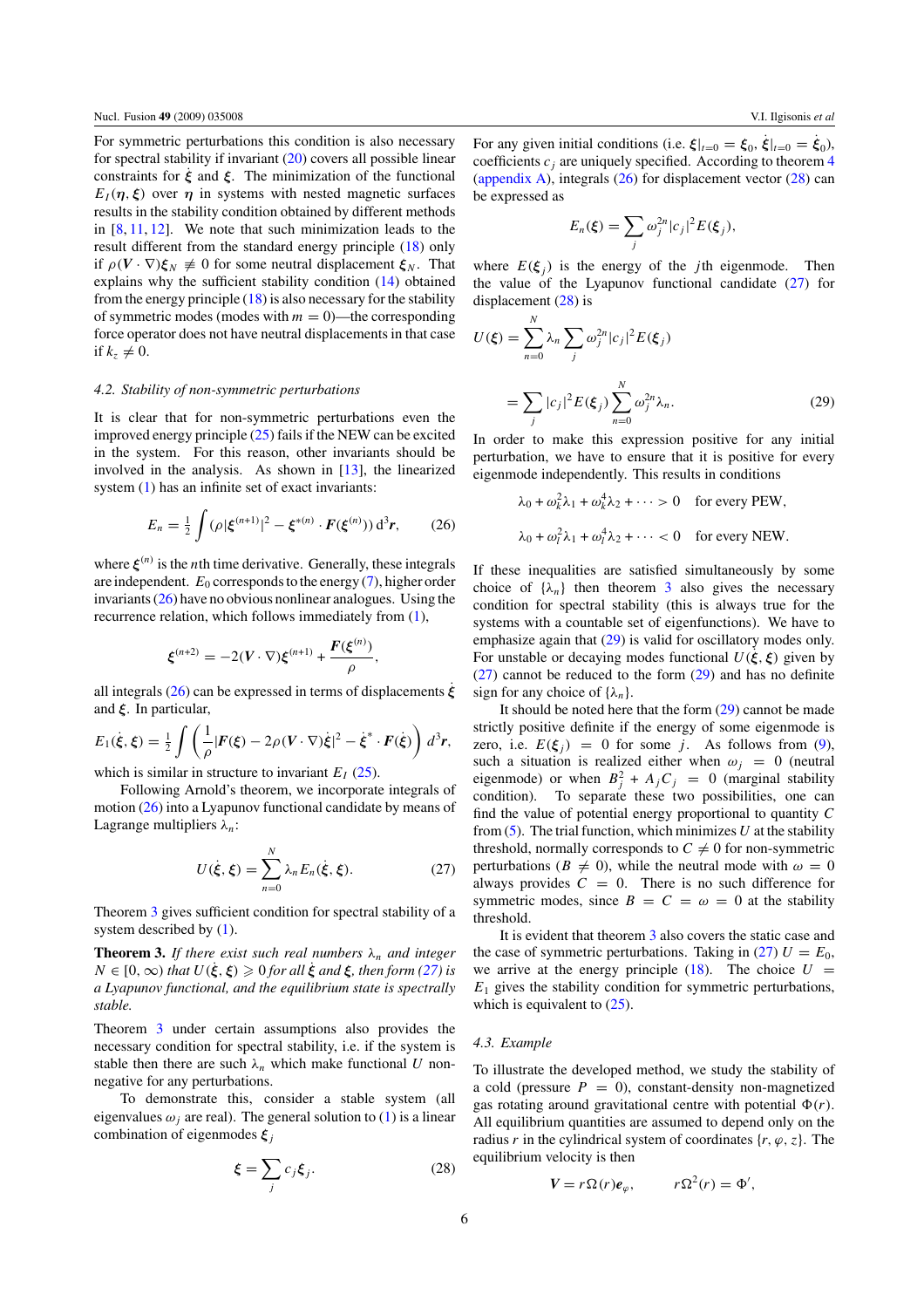<span id="page-7-0"></span>and the prime denotes a radial derivative *∂/∂r*. We look for a solution to [\(1\)](#page-2-0) in the form of a Fourier series, considering perturbations in the reference frame that rotates around the *z*-axis with equilibrium angular velocity  $\Omega(r)$ ,

$$
\xi(t,\mathbf{r})=\sum_{m,k_z}\xi_{m,k_z}(t,\mathbf{r})\exp\{im(\varphi-\Omega(\mathbf{r})t)+ik_zz\}.
$$

Equation [\(1\)](#page-2-0) describes the dynamics of each Fourier mode (we omit subscripts)

$$
\ddot{\xi} + 2\Omega \hat{A} \dot{\xi} - \hat{B}\xi = 0, \tag{30}
$$

where operators  $\hat{A}$  and  $\hat{B}$  are matrices:

$$
\hat{A} = \begin{pmatrix} 0 & -1 & 0 \\ 1 & 0 & 0 \\ 0 & 0 & 0 \end{pmatrix}, \qquad \hat{B} = \begin{pmatrix} -r(\Omega^2)' & 0 & 0 \\ 0 & 0 & 0 \\ 0 & 0 & 0 \end{pmatrix}.
$$

The stability condition for  $(30)$  is easily established by the spectral method. Taking  $\xi \sim \exp(i\omega t)$ , we arrive at the wellknown Rayleigh criterion (necessary and sufficient condition for spectral stability)

$$
4\Omega^2 + r(\Omega^2)' \geqslant 0. \tag{31}
$$

Now we apply to (30) the developed variational method. First, we note that in the present case all invariants in [\(26\)](#page-6-0) are local, i.e. corresponding integrands are conserved for every spatial point  $(r, z)$ . Second, perturbations described by  $(30)$ are independent of *m* and symmetric—transition to the moving reference frame eliminates all non-symmetric modes from the system. This situation is similar to the example of section [3,](#page-3-0) where such transition eliminates all NEWs. However, in the present case there are still neutral modes in the system. Therefore, the standard energy principle  $(U = E_0$  in [\(27\)](#page-6-0)) may not give a necessary condition for stability, and modified energy principle  $(U = E_1)$  should be used. Indeed, the invariants  $E_0$  and  $E_1$  are

$$
E_0 = \frac{1}{2} (|\dot{\xi}|^2 - {\xi}^{*T} \hat{B} \xi)
$$
  
\n
$$
= \frac{1}{2} (|\dot{\xi}_r|^2 + |\dot{\xi}_{\varphi}|^2 + |\dot{\xi}_z|^2 + r(\Omega^2)' |\xi_r|^2),
$$
  
\n
$$
E_1 = \frac{1}{2} (|\hat{B}\xi - 2\Omega \hat{A}\dot{\xi}|^2 - {\dot{\xi}}^{*T} \hat{B}\dot{\xi})
$$
  
\n
$$
= \frac{1}{2} (|r(\Omega^2)' \xi_r - 2\Omega \dot{\xi}_{\varphi}|^2 + (4\Omega^2 + r(\Omega^2)') |\dot{\xi}_r|^2).
$$

If we choose  $U = E_1$ , we arrive at the stability condition, which is exactly the Rayleigh criterion (31). The standard energy principle  $(U = E_0)$  gives only the sufficient stability condition  $r(\Omega^2)' \geq 0$ , which is more restrictive than (31).

In general, if the transition to the moving reference frame cannot eliminate all NEWs in the system, then more than one invariant in [\(27\)](#page-6-0) has to be used to obtain the stability criterion.

## **5. Summary**

We have demonstrated the physical difference between instabilities of symmetric modes (all modes in static equilibria and modes which are uniform along the equilibrium flows) and non-symmetric modes. Our results show that coupling of two waves with positive (PEW) and negative energies (NEW) can serve as a universal mechanism for any non-symmetric MHD instabilities of flowing plasma. The energy of symmetric eigenmodes is never negative, so the standard energy principle  $(18)$  or its modified version  $(25)$  can be successfully applied to study the stability of equilibrium states with respect to symmetric perturbations. However, the energy principle fails for non-symmetric perturbations if NEWs are possible in the system.

To investigate the stability of flowing plasma with respect to non-symmetric perturbations, we have developed a variational method (theorem [3\)](#page-6-0) based on the construction of the Lyapunov functional candidate [\(27\)](#page-6-0) by incorporating energy with a new set of invariants  $(26)$ . Under certain assumptions this method can provide a spectral stability criterion (sufficient and necessary condition), at least in the case of discrete eigenspectra.

The method is verified for a simple analytical example; the obtained stability condition is shown to be both necessary and sufficient. The relative simplicity of the analysis in the considered example is due to the simple form of dynamic operators, which are represented as finite dimensional matrices. In the more general case, to find the adequate stability criterion other integrals from the set  $(26)$  have to be included in the analysis.

## **Acknowledgments**

This work is supported in part by the Russian Foundation for Basic Research (project 07-02-00441), the National Science Foundation and the Natural Sciences and Engineering Research Council of Canada.

#### **Appendix A. Additivity of the energy of waves**

**Theorem 4.** *Energy of stable eigenmodes (waves) in linearized ideal MHD is additive.*

**Proof.** Consider a superposition of two eigenmodes with different real eigenvalues  $\omega_1 \neq \omega_2$ 

$$
\boldsymbol{\xi} = c_1 \boldsymbol{\xi}_1 + c_2 \boldsymbol{\xi}_2.
$$

The total energy of this perturbation is

$$
E(\xi) = \frac{1}{2} \int (\rho |\dot{\xi}|^2 - \xi^* \cdot F(\xi)) d^3 r
$$
  
=  $|c_1|^2 E(\xi_1) + |c_2|^2 E(\xi_2)$   
+  $\frac{1}{2} c_1 c_2^* \int (\omega_1 \omega_2 \rho \hat{\xi}_1 \cdot \hat{\xi}_2^* - \hat{\xi}_1 \cdot F(\hat{\xi}_2^*) d^3 r$   
+  $\frac{1}{2} c_1^* c_2 \int (\omega_1 \omega_2 \rho \hat{\xi}_1^* \cdot \hat{\xi}_2 - \hat{\xi}_1^* \cdot F(\hat{\xi}_2)) d^3 r.$ 

The last two integrals in this equation are zero. Indeed, eigenvalue problems for eigenmodes  $\xi_1$  and  $\xi_2$  are

$$
\omega_1^2 \rho \hat{\xi}_1 + 2i\omega_1 \rho (V \cdot \nabla) \hat{\xi}_1 + F(\hat{\xi}_1) = 0,
$$
  

$$
\omega_2^2 \rho \hat{\xi}_2^* - 2i\omega_2 \rho (V \cdot \nabla) \hat{\xi}_2^* + F(\hat{\xi}_2^*) = 0.
$$